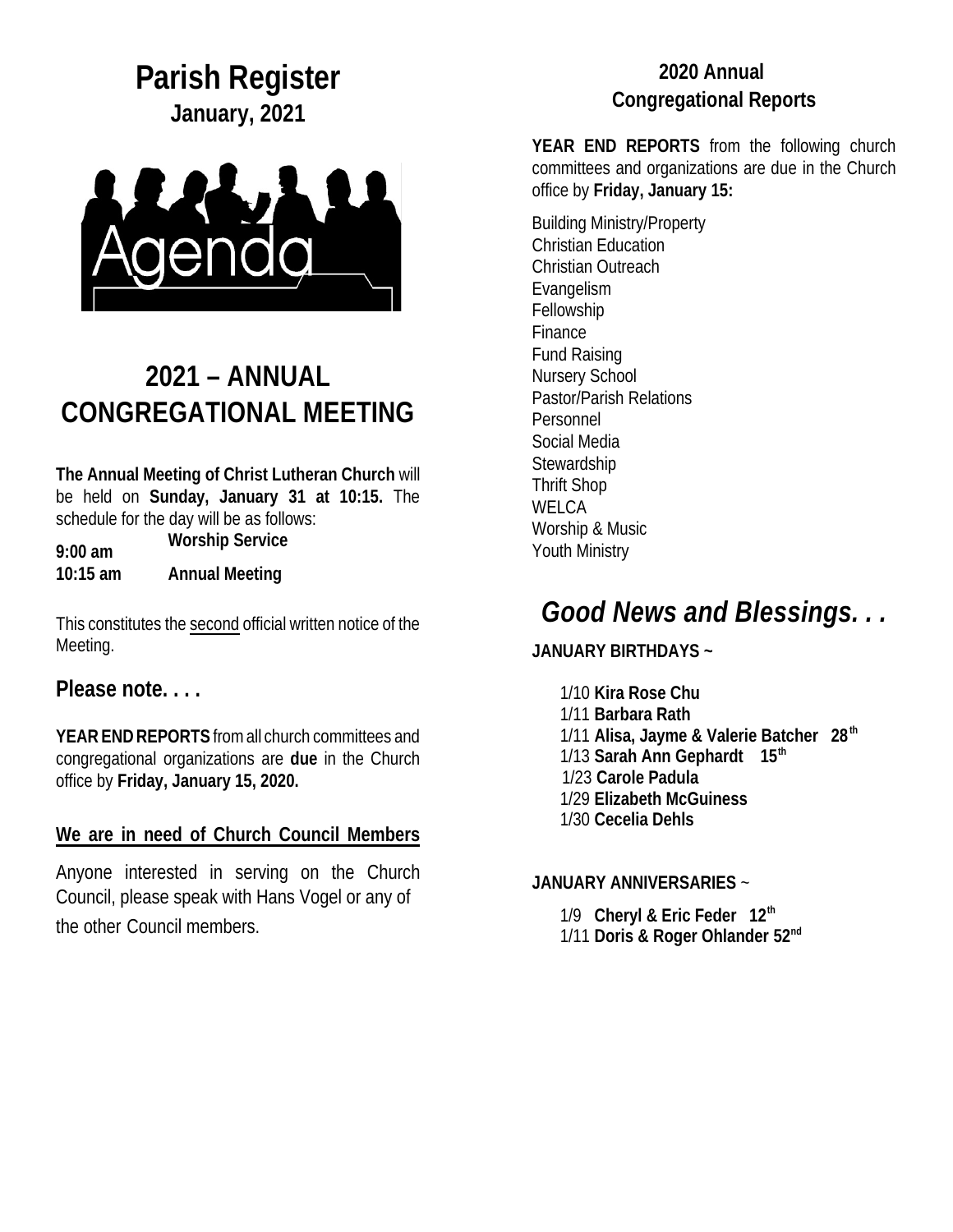# **Good News**. . .

**A Big Thank you to the Scouts** who participated in the Fall Church grounds cleanup on Saturday, November 14. We appreciated all the work that was done. It looks great!

**Our Scouts in Troop #656** made Christmas wreaths as a fund raising project to help defray the cost of future Boy Scout activities. **Dee Bloomfield** managed the sale. The wreaths were beautiful! Thank you!

### **Our Prayer List. . .**

The following people are on our prayer list  $\sim$  we remember them in our prayers  $\sim$ 

**Jose Alves, Tom Anderson, Ellen Bacotti, Debbie Becker, James Cathcart, Danielle Chillemi, Donna Chillemi, Ann Curtis, Mike Dauth, Ann Fisher, Travis Gentile, Betty Gibberman, Barbara Grieser, Mary Lynn Kirby, Florence Kirch, Elaine Lupo, Suzanne Marshall, Kathy McKinnon,** 

**Janet McShea, WilliamMcShea, James Pallas, Gary Proce, Barbara Proce, Eunice Richan, George Steele, Marylou Steele, Natalie Stone, James Toomey, Saul Wein, Kathy Wicks**

We ask that you please keep us updated and let us know of any changes or if you would like to add someone to the prayer list who is in need of prayers – please call the Church office at 221-3286.

**Gifts given during Advent & Christmas**

**Thank You to . . . .** 

**— Claudia & John Gross and Jennifer, Craig & Hannah Proce** for the Worship Bulletins for Christmas in loving memory of **Emilie &Peter Geestmann, Lynn Geestmann Cerra and Caroline and John H. Gross.**

**— Eleanor & Bob Freyer and Joyce & Bob Steinmetz** who donated the Communion Elements for Christmas Eve and Christmas Day in loving memory of their parents, **Catherine and Jacob Moelius**.

Please remember that you may give the elements of Holy Communion any Sunday (or holiday) during the year. Call the office and we will give you the details.

### **Many Thanks to. . .**

. . .all the volunteers who decorated the Sanctuary for the Christmas holiday.

. . .**Regina Coons** who delivered the following items to The Nassau University Medical Center – 53 gloves, 22 hats, 4 pairs of socks and 4 scarfs from the Mr. Mittens collection box and several boxes of books.

**. . . Jan and John Eastlund** for delivering food items during the year to the Food Pantry at St. John's Lutheran Church, Merrick!

. . . **Nicole Nicholson and Christopher Sahar** for the splendid Advent/Christmas music and for the Choir who recorded hymns which played prior to the services.

**Hannah Proce** who played "Angels We Have Heard on High" and "Joy to the World" on xylophone and **Sarah Baker** who played "O Come All Ye Faithful" on french horn.

**. . .everyone** who helped decorate the Church on December 20 for the Christmas holidays. Your help was very much appreciated!

And to all the unnamed volunteers who helped out wherever help was needed. We truly appreciated it!

#### **Seafarer's Project**

Many thanks to the Congregation for your donations to our Seafarer's Project. The Sailors will be happy to know their Christ Lutheran Friends will be thinking of them as they serve. **And many thanks to Jim Spiegle, Regina Coons, Linda Boniello and Carole Padula** who filled 17 satchels and 1 bag of extra socks for the sailors!

### **THRIVENT FINANCIAL**

**To all Thrivent members**: Be sure to check if you have Choice Dollars. You can direct these to our church or nursery school or to another charitable organization on their register. It only takes a minute. Call 1 -800-Thrivent or direct them on-line at Thrivent.com. If you don't do this by March 31<sup>st</sup>, you will lose the opportunity to direct Thrivent's money to a cause you believe in.